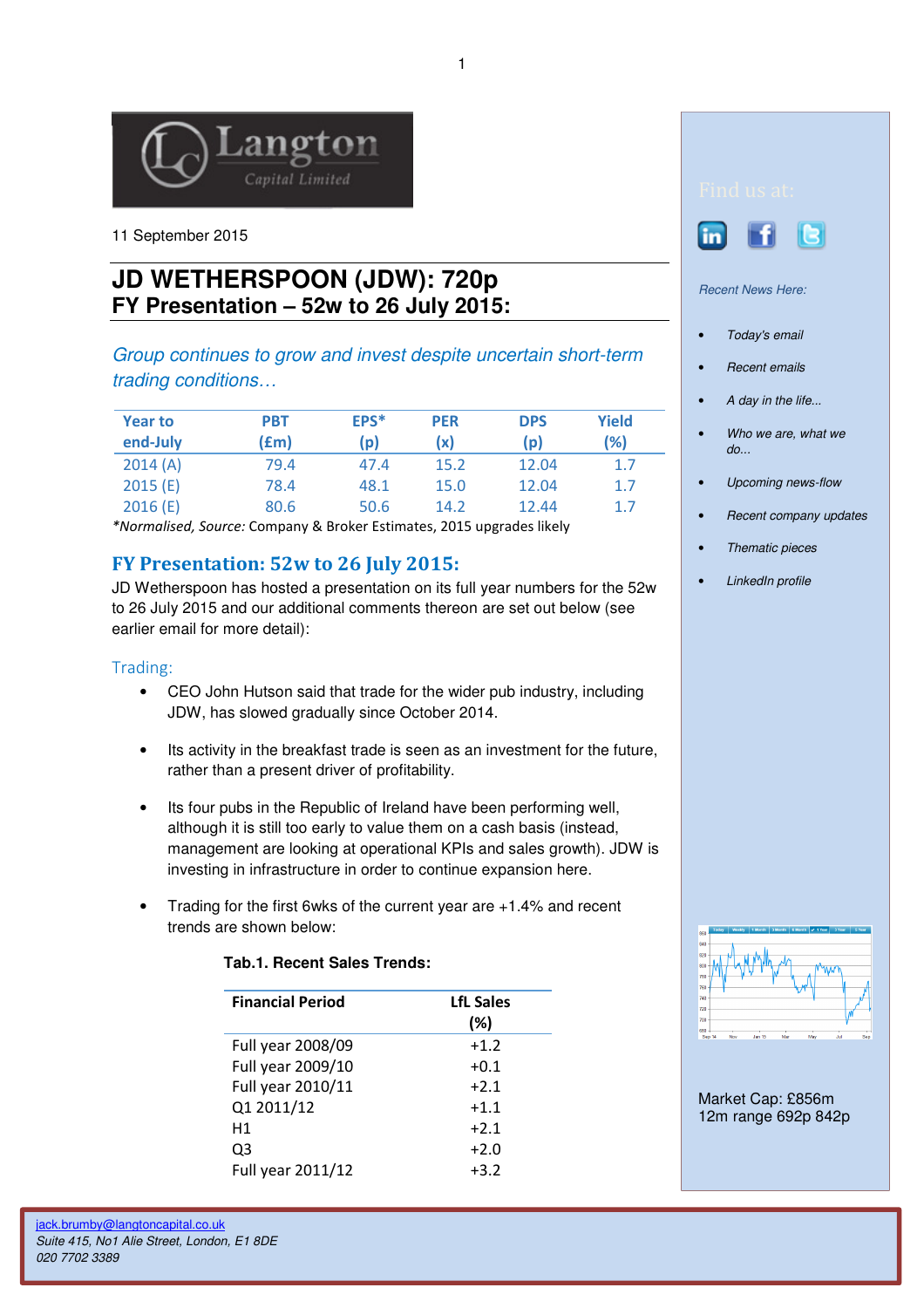| Q1 2012/13        | $+7.1$ |
|-------------------|--------|
| Η1                | $+6.9$ |
| Q3                | $+6.3$ |
| Full year 2012/13 | $+5.3$ |
| Q1                | $+3.7$ |
| Q2 (first 12w)    | $+6.7$ |
| Η1                | $+5.2$ |
| Q3                | $+6.2$ |
| Full year 2013/14 | $+5.5$ |
| First 6w 2014/15  | $+6.3$ |
| Q1                | $+6.3$ |
| Q2 (12w)          | $+2.8$ |
| Η1                | $+4.5$ |
| First 6wks H2     | $+1.6$ |
| 13wks to 26 April | $+1.7$ |
| 39wks to 26 April | $+3.6$ |
| 11wks to 12 July  | $+2.9$ |
| Full year 2014/15 | $+3.3$ |
| 6w 2015/16        | $+1.4$ |

Source: Company Reports

### More on Trading:

- Hutson believes the firm is ahead of the curve with regards to the National Living Wage increase in April 2016. Wetherspoon could pay for a substantial chunk of wage rises to 2020 out of their bonus pot for employees – though it has not confirmed that this is what it intends to do.
- However, as the pub group believes these bonuses are partly responsible for record high levels of staff retention and superior customer service, the group would rather retain its bonus structure as a point of differentiation.
- JD Wetherspoon expects 2016 LfL sales to be somewhere between 0-2%, coming from a mix of volume and price.

### Balance Sheet, Debt & Other:

- The company opened 30 new pubs during the year and exited from 6, adding that returns on new pubs are the same or better than average. Some 80% of its new sites were freehold.
- Year-end debt (including bank borrowings and finance leases, but excluding derivatives) was £601.1m versus £556.6m last year, while the group's proportion of freeholds in its estate has risen to 49.1% of its 951 pubs (2014: 47% of 927).

### Conclusion:

- JDW is unflustered by trickier trading conditions since October of last year and continues to invest significantly in its proposition.
- Evidence of the success of this investment can be seen by the operator's best-in-class levels of brand recognition in the UK, even if returns on capital may take a number of years to filter through – and we would expect to see this in a more heavily-freehold model.
- The group was keen to add that its 0-2% LfL sales forecast was just that  $-$  a forecast, at the mercy of the wider trading environment.